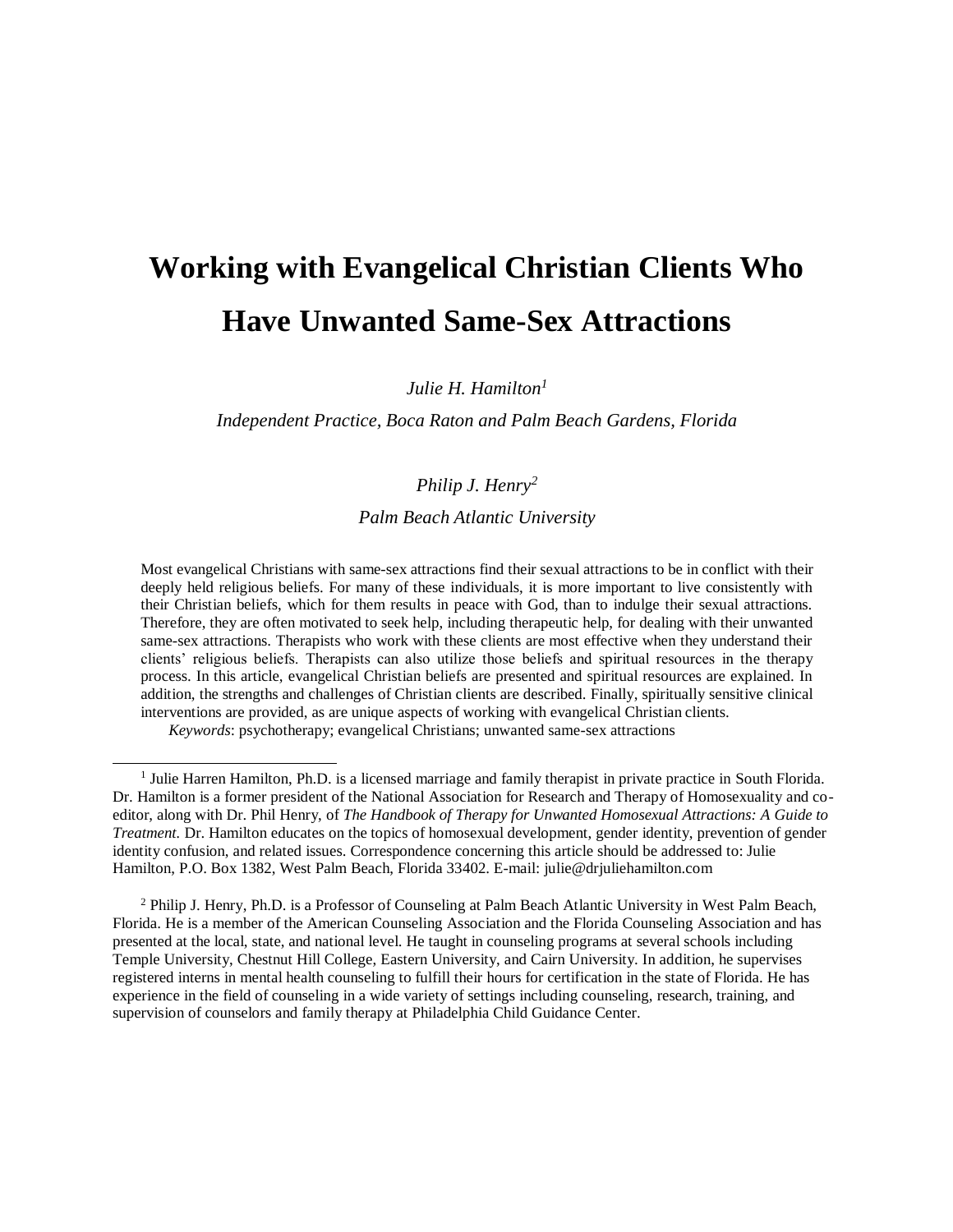Working with evangelical Christian clients who have unwanted homosexual attractions can be very exciting work. They are often motivated and committed to making changes in their lives, and they typically have a good perspective on the purpose and meaning of life. Their biblical worldview is a tremendous asset in the counseling process, and it is vitally important for therapists to understand this worldview in order to adequately help their Christian clients. According to the National Association of Evangelicals(NAE), evangelical Christians are defined as people who uphold the Bible as God's written Word and ultimate authority for their lives, who recognize Jesus's death on the cross as the payment for sin and only means of salvation, and who share their faith with others. Evangelical Christians "rarely use the term 'evangelical' to describe themselves" (NAE, n.d., para. 3). Therefore, in this paper, the term "Christians" will be used interchangeably with "evangelical Christians" and "evangelicals" to refer to evangelical Christians.

#### **Evangelical Christian Teachings Regarding Same-Sex Attractions and Gay Identity**

For evangelical Christians, the Bible, as God's inspired written Word, is the source of truth and the foundation for their lives. Not all clients who identify as Christians adhere to a biblical worldview, and some who identify as Christians may not even fully understand a biblical worldview. Nevertheless, many clients identify as Christians in a very literal sense, both understanding and adhering to a biblical worldview. Hence, it is important for therapists who work with Christian clients to understand this worldview.

#### *Relationship with God*

Evangelical Christians believe that according to the Bible, God created the world and was relationally connected to the first humans, Adam and Eve. However, Adam and Eve sinned through disobedience, choosing to follow their desires instead of following God's instructions (Genesis 1–3). Their sin separated them from God, and a sinful nature was passed on to everyone born after them. Yet God loved them so much that He did not want them to be separated from Himself. So He provided a way for sin's punishment to be paid through Jesus's death on the cross and for people to be reconciled back with Him. The Bible says that if anyone believes that Jesus is God's Son and that He died and rose from the dead to pay the punishment for mankind's sin, they can receive this free gift of atonement and forgiveness (Acts 16:31; Romans 10:9–10). Evangelical Christians believe that anyone can become a Christian by confessing their sin to God, by believing that Jesus died to pay the price for that sin, and by personally receiving Jesus's sacrificial death as payment for their sin.

Evangelicals believe that once a person becomes a Christian, he or she is granted forgiveness and is given a new identity as a son or daughter of God (John 1:12). Being a Christian means being a follower of Christ, seeking to walk according to God's will with His power, rather than living according to personal desires or feelings. Christians understand that they still have a propensity towards sin, or living for themselves, but they have the power of God's Holy Spirit to help them live beyond their own feelings and instead live according to God's will and plan (Romans 8:1–17). Christians recognize that even with God's help, as humans, they will continue to sin. However, they also know that every time they sin, they can confess that sin to God, turn from it, and immediately, upon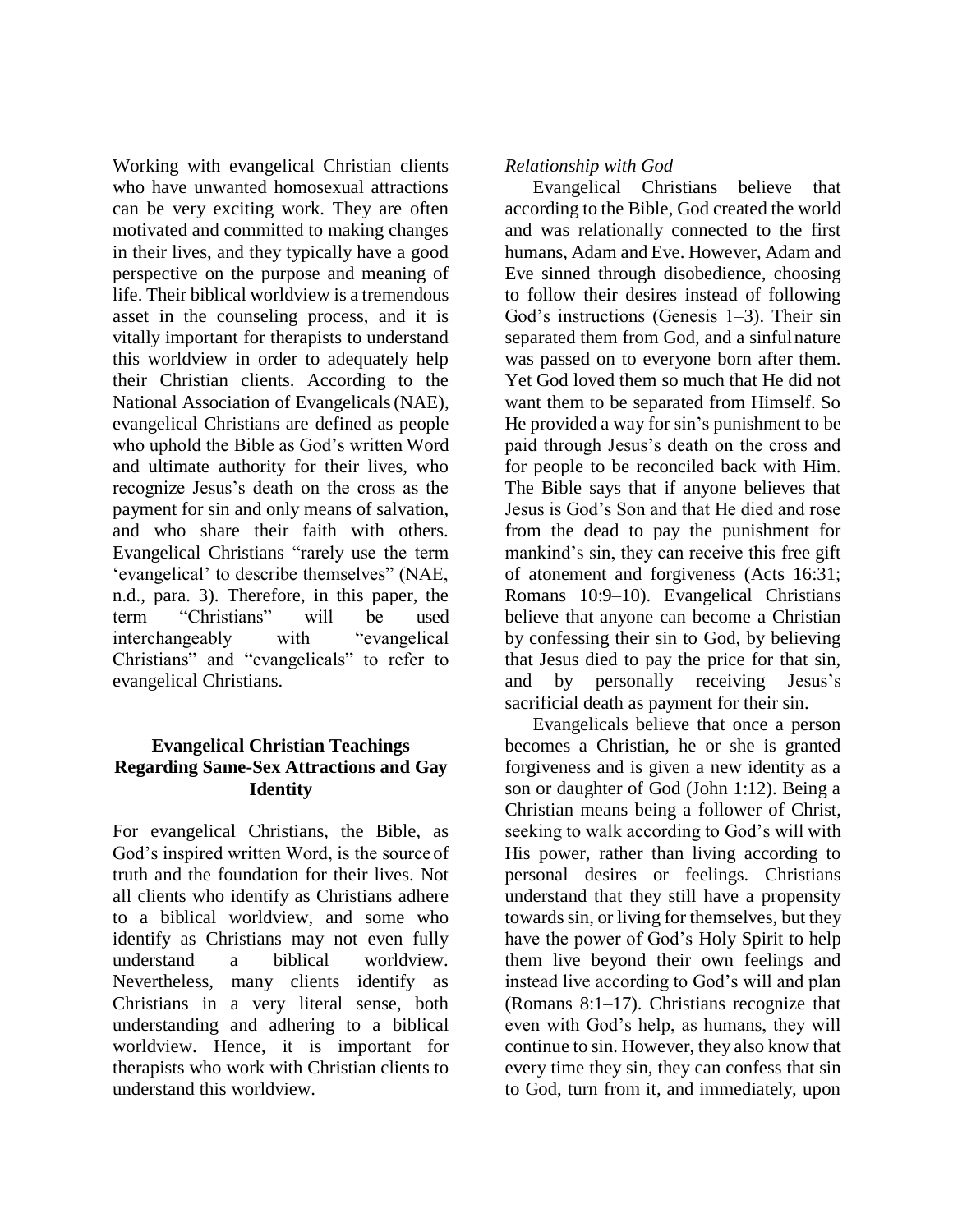confession, receive God's forgiveness (1 John 1:9).

# *God's Plan for Marriage*

For the evangelical Christian, the Bible clearly teaches that God created people as either male or female. In fact, in the first account of Creation, only two descriptors are given of humans: that they were made in God's image and that God made them to be male or female (Genesis 1:27). Christians understand that being male or female is a significant part of who they are as God's image-bearers.

The Bible also reveals that God gave instructions for men and women to marry and to produce children to "fill the earth" (Genesis 1:27–28). Evangelicals believe that marriage between a man and a woman and procreation within marriage are a part of God's divine order. Throughout both the Old Testament and New Testament sections of the Bible, written over the course of 1500 years, God's intent for male-female sexual relations (sex only in the context of monogamous, lifelong, heterosexual marriage) and His prohibition on homosexual relationships is clearly revealed (e.g. Leviticus 20:13; Romans 1:26–27; 1 Corinthians 6:9–12). Evangelical Christians understand that homosexual feelings are not a sin, but to act on those feelings, thus disregarding God's instructions, would indeed be sin.

# *Dealing with Homosexual Attractions*

Christians believe that God loves them, that He has a good plan for their lives, that they are predisposed to walk in sin, following their own desires rather than God's plan, but that God gives them His Holy Spirit to equip them to live according to His plan, denying their own desires rather than indulging in them. Christians also believe that following and obeying God brings peace; whereas, following their own desires brings

destruction (Romans 8:1–17). Therefore, evangelical Christians seek God's help in surrendering any desires that would lead them away from the plan God has for them. Instead of living for themselves, they seek closeness with the Lord and obedience to Him, which they believe brings ultimate fulfillment.

Additionally, when people become Christian, their identity changes. The Bible says that a person is a new creation—taking on a whole new identity as a child of God (2 Corinthians 5:17; Romans 8:14). Therefore, Christians do not find their identity in their sexual attractions, they find their identity in Christ. So, to summarize, Christians believe that their identity is changed upon becoming a Christian, that attractions are not a sin, but behavior that is not in line with God's instructions is a sin, and that living in obedience to God is far greater than living for oneself.

When Christian clients seek therapy for unwanted homosexual attractions, they are often seeking help for changing their identity, their behaviors, and/or their attractions, to whatever extent change of attractions maybe possible. Identity and behaviors are clearly changeable. Additionally, while therapists cannot make someone's attractions change, the research reveals that attractions can and do change to varying degrees among individuals with same-sex attractions (Phelan, Whitehead, & Sutton, 2009). As therapists address underlying issues, attractions may change.

# **Faith-Related Strengths of Evangelical Christian Clients**

Researchers have found that client factors make the biggest difference in therapy. Client factors include the strengths, worldview, and resources that clients bring to the therapy session. These factors are even more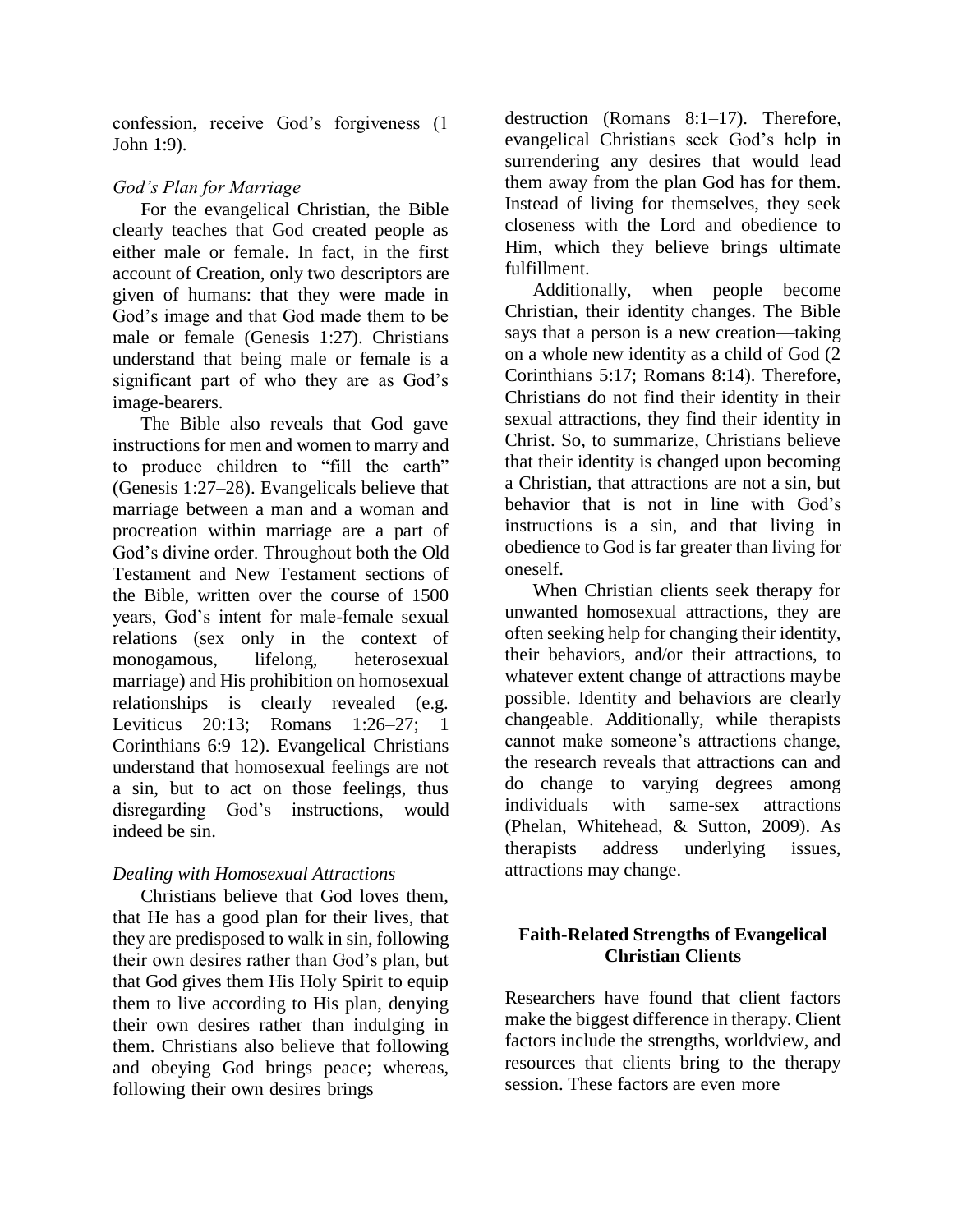significant than the therapist's theories or techniques (Duncan, Miller, & Sparks, 2004). Therefore, exploring clients' perspectives and utilizing their worldview and resources in therapy can be quite helpful to the therapeutic process.

#### *Christian Worldview*

Christian clients bring much to the therapy process, including a worldview that is both hopeful and practical. These clients emphasize the relationship they have with God. Evangelical Christians believe those who truly pursue a close, personal relationship with God find that God is more loving and caring than any earthly father and closer than a best friend. They find that God is One who can meet all of their needs and even bring healing to emotional pain. In fact, the personal relationship they have with God and the beliefs they hold about God have proven to be a tremendous asset when dealing with difficulties (Harren, 1999).

Beliefs about God that have been helpful to Christians in times of difficulty include beliefs about God's character (that God is loving, God is good, God is trustworthy, and God is all-knowing); beliefs about God's sovereignty (that God is in control, and He has a plan); beliefs about God's purpose (that God is working for good for the one in distress and working for good for others); and beliefs about the way to live (that they should live a life surrendered to God) (Harren, 1999).

Taking time to ask clients about their beliefs can be very beneficial to the therapy process. Sometimes when clients are hurting, their pain overshadows their deeply held beliefs. Exploration by the therapist can help clients to recall those beliefs that are helpful and transformative. The process of reconnecting to transformative beliefs can be therapeutic in itself.

#### *Christian Resources*

In addition to exploring beliefs with clients, asking clients about their resources can be helpful. Christians possess a number of resources that aid in dealing with difficulty and can therefore be a supplement to the therapy process. As therapists explore the faith-related resources that are important to Christian clients, they help their clients to recall and reconnect with resources that have been overshadowed by the problems that bring them to therapy.

Practical resources that have been identified by Christian clients are prayer, the Bible, Christian books, Christian music, church, ministry opportunities, pastoral support, family, friends, and the prayers of others. These clients also describe spiritual resources related to their relationship with God, such as sensing God's presence, God's peace, God's strength, God's provisions, and God's Holy Spirit (Harren, 1999). When working with Christian clients, therapistscan ask their clients specifically what resources have been helpful to them in the past and, by doing so, point them back to those resources that have worked but have since been forgotten. Additionally, therapists can ask what resources are currently most helpful what aides them in their pursuit of change. Knowing and utilizing what works for clients is key to helping them continue to move towards their goals.

#### *Long-term Viewpoint*

Another faith-related strength for Christian clients is their understanding of the importance of sacrifice and their willingness to delay temporary gratification for long-term gain. Such Christians who pursue change of homosexual identity, behavior, or even attractions, often consider that temporary struggles in exchange for accomplishing a greater goal is far better than temporary comfort. Evangelical Christians often have the long-term view, even an eternal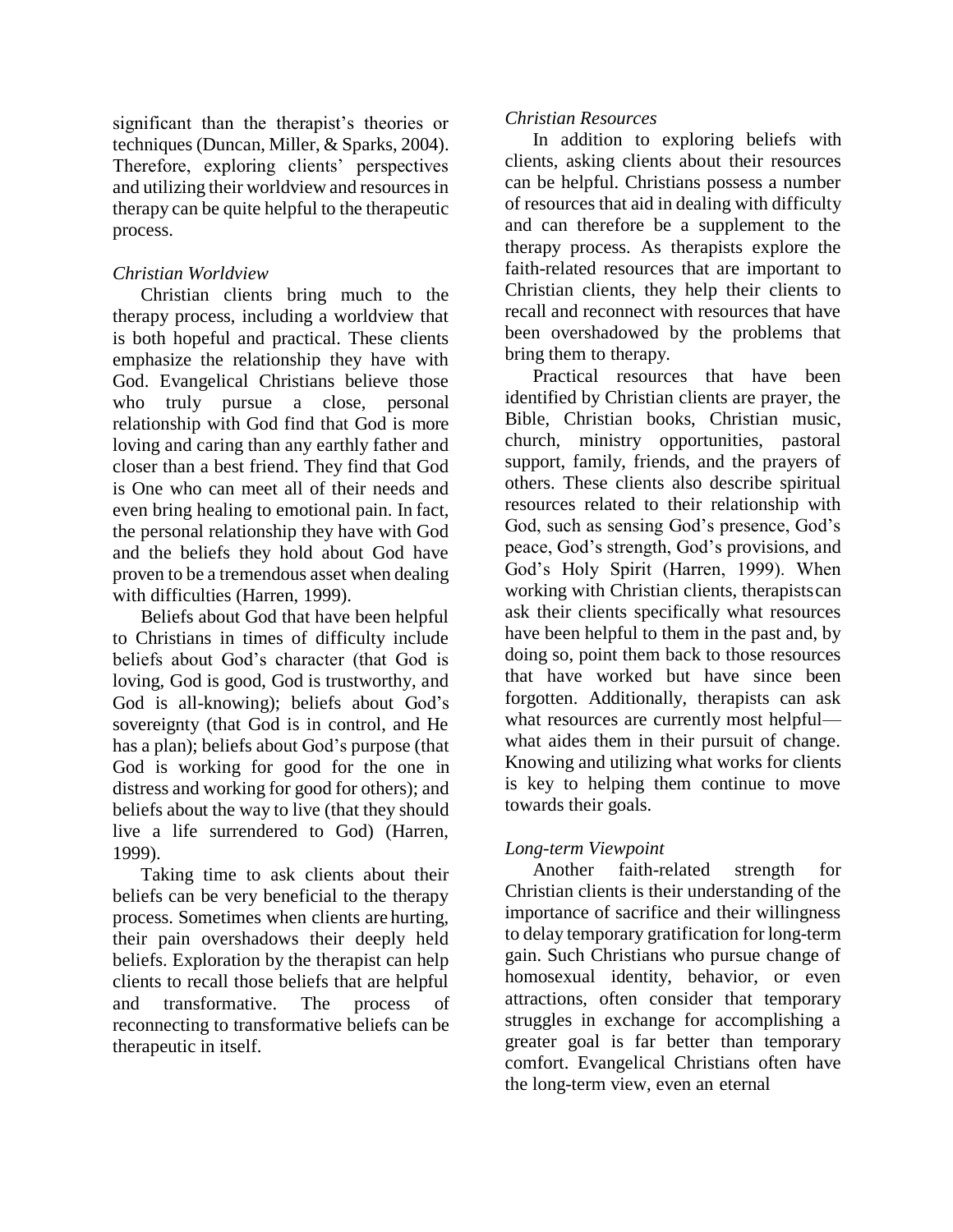perspective, in mind. Many Christians live by the words of Jesus, ". . . If anyone desires to come after Me, let him deny himself, and take up his cross daily, and follow Me" (Luke 9:23 NKJ). They understand that following Christ involves sacrifice, but they also recognize that the benefits far outweigh the cost.

#### **Faith-Related Challenges for Evangelical Christian Clients—Holding Unbiblical Views**

A challenge for some Christian clients is their lack of familiarity with the Bible. Clients who are not familiar with Scripture might have a distorted understanding of what it means to be a Christian, how Christians deal with difficulties, including unwanted sexual desires, and how to live a victorious Christian life.

#### *Unbiblical Views of God*

Some Christian clients have views of God that are not biblical and are therefore inconsistent with their Christian worldview. For example, they may believe that God is harsh or critical or always mad at them. These clients tend to have excessive, unhealthy guilt and difficulty comprehending unconditional love and forgiveness. This misperception hurts not only their relationship with Godbut can also affect their view of themselves and their relationships with others. Misperceptions vary, but in most cases misperceptions of God or the Bible will present challenges for Christian clients as they navigate difficult issues.

# *Unbiblical Views of Dealing with Homosexuality*

When it comes to dealing with the issue of unwanted homosexual attractions, Christian clients who are not familiar with the Bible might have ideas that are counterproductive. In fact, there are several

myths for Christians regarding unwanted homosexual attractions that are neither biblical nor helpful.

One myth is the idea that through prayer, God is going to take homosexual feelings away, and if He does not take the feelings away, then prayer failed or God failed. Assuming God should remove unwanted feelings can result in bitterness because most of the time this is not the way God works. Evangelicals believe that God is capable of miracles, and many people can testify to miracles that God has performed in their lives. And yet, when there are underlying issues that need to be resolved, God does not typically just remove the symptoms; rather, He helps people in dealing with the underlying issues.

Expecting God to remove personal struggles might be based on an underlying assumption that God must work the way we want Him to. However, this is not biblical. For evangelical Christians, according to the Bible, believers are to pray, expressing their needs and desires, and surrendering their requests to God's will. For example, Jesus's prayer in the Garden of Gethsemane shortly before He was arrested was, "Father, if you are willing, remove this cup from me. Nevertheless, not my will, but yours, be done" (Luke 22:42 ESV). Christians understand that God's will is far better than their own plans, so when they pray, they also surrender to God's plan. God is ultimately in control. Psalm 115:3 says, "Our God is in heaven and He does whatever pleases Him" (NIV).

A more biblical viewpoint and one that many evangelical Christians with unwanted attractions can relate to is the example of the Apostle Paul. He prayed for God to take away something that bothered him, and God denied his request, reminding Paul that God's grace was enough and that God's power is perfected through human weakness. Paul's dependence on God in the face of that ailment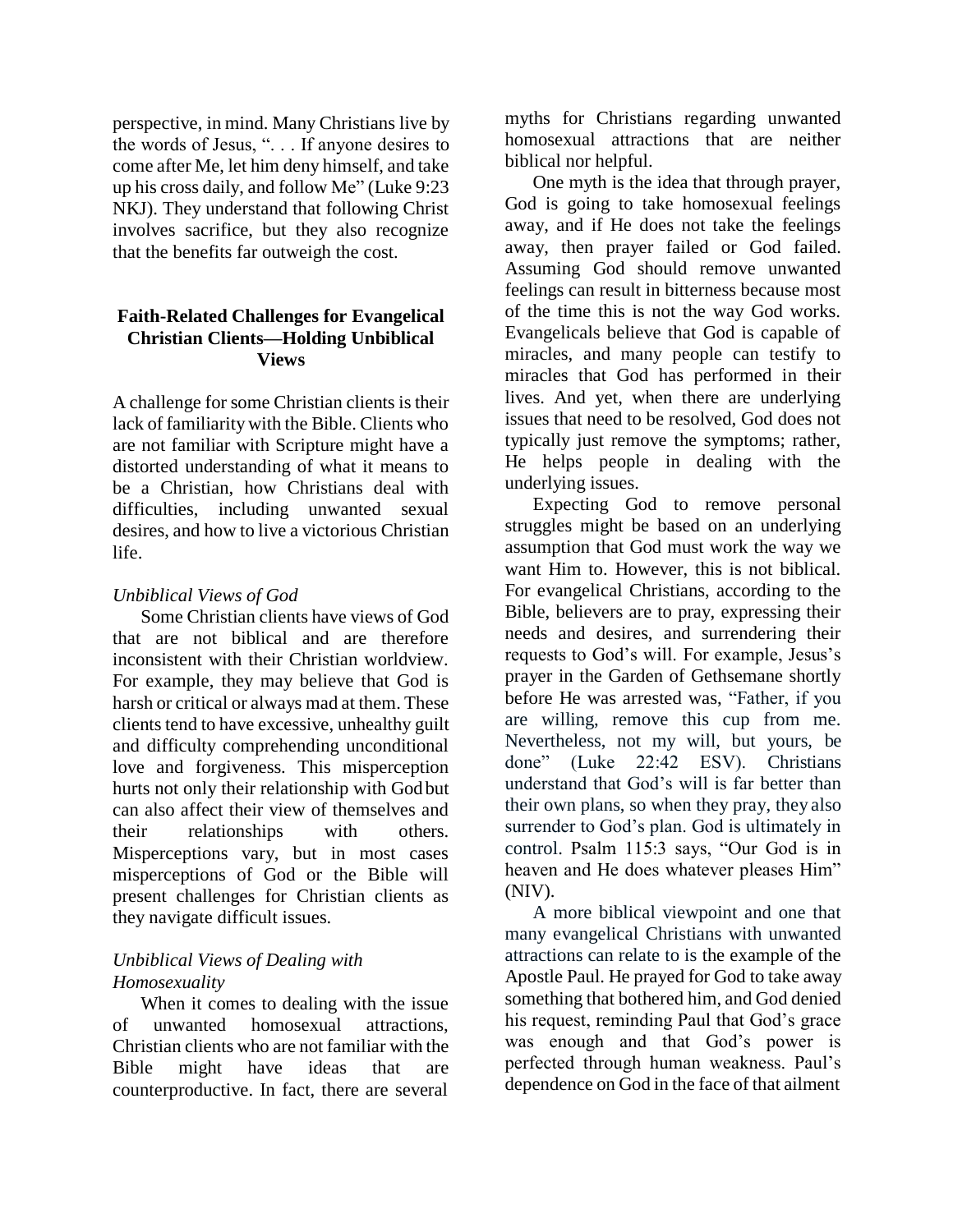was more important than the removal of the ailment (2 Corinthians 12:9). ManyChristian clients with unwanted attractions can relate to and are encouraged by Paul's experience.

Another myth is that change should be easy. The thought might be *God wants it for me, and I want it, so it should be easy*. Yet, this way of thinking does not apply in any other phase of life. Consider a woman who wants to be a competitive runner. She must make hard choices. She must strive and push herself beyond her limits—running, working out, eating right, and focusing on her goal. She knows that there is a correlationbetween diligent training and achievement. Sowing and reaping are a part of what God has built into the universe and most of the things that are worthwhile in life require hard work. Growth in marriage, raising children, progress in a career, and contending with uncertainties of life all require continual effort and perseverance. Galatians 6:7 echoes this note, "Do not be deceived, God is not mocked; for whatever one sows, that he will also reap" (ESV).

Another myth is that change should be without risk. In fact, opponents of changeallowing therapy try to make the case that pursuing change of homosexual identity, behavior, or attractions is dangerous and risky and should not be an option. Even some Christians have been influenced by this idea. But from an evangelical perspective, this line of thinking is neither realistic, nor is it biblical. All change demands risk and sacrifice. Often, the more a person wants to gain, the more that person must be willing to sacrifice, and the greater risk that person must take. As mentioned previously, Jesus described the necessity of being willing to sacrifice in order to follow Him. In this same talk, He addressed risk, emphasizing the importance of first considering the cost. He gave the illustration of a king going out to war or a man building a tower. In both cases the risk is evident, and He suggested that

people should consider the cost of doing something before they set out to do it (Luke 14:26–33). In therapy, this is where informed consent is important, explaining to clients that pursuing any type of change can be hard. When clients enter therapy for any issue, whether depression, anxiety, marital problems, substance abuse, or unwanted sexual attractions, they may feel worse before they feel better.

Making changes in life is rarely a riskfree proposition. Consider a man who wants to overcome physical addiction to alcohol. He must initially go through a detoxification process, during which time he is at risk for seizures and other medical complications, which is why medical professionals assist in this process. Should he not pursue change because it involves a risk? Of course not the goal makes it well worth the risk. Risk is inherent in the change process, as is the sacrifice. If he wants to embrace sobriety, he must say yes to change, and he must say no to that which would hold him back. He makes these choices not just once but rather, as Marsha Linehan (2014) suggests, over and over. He must also learn new habits emotionally, mentally, and spiritually. It is time and labor intensive and is a sacrifice that is both hard and risky. He must wrestle with inner temptations, and while doing all of this he believes that what he is risking and sacrificing is well worth it.

Another myth is that negative feelings are unacceptable. Some Christians mistakenly think that it is wrong to feel painful emotions. They know that the Bible speaks of rejoicing in all things, so they falsely assume this means they should not acknowledge any negative emotions. However, it is possible to acknowledge pain, grieve one's losses, and still ultimately rejoice. King David demonstrated this balance of emotions throughout the book of Psalms, where he expressed his pain to God, but he also praised God for being with him in pain and always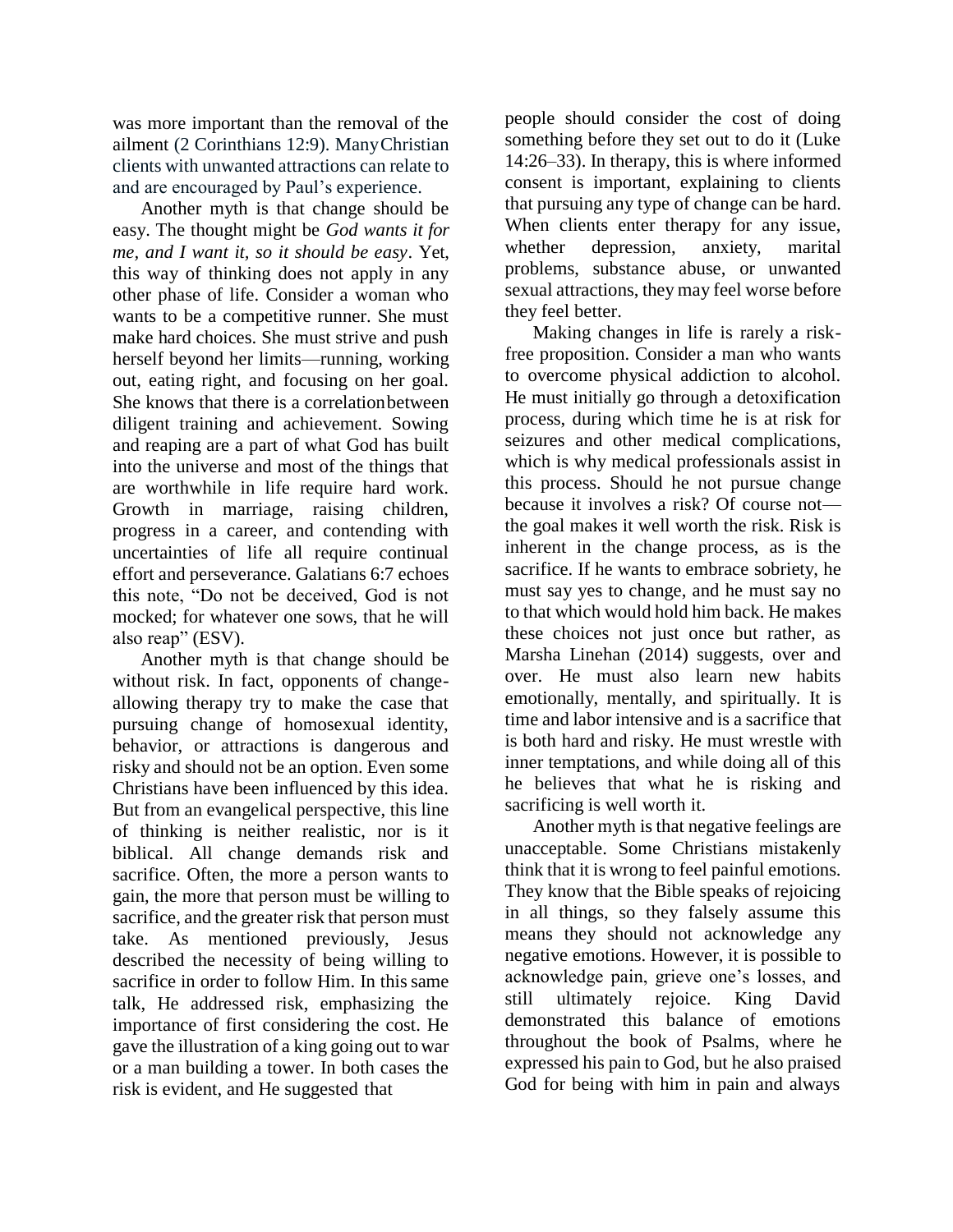delivering him. The Bible also says there is ". . . a time to weep, and a time to laugh; a time to mourn, and a time to dance . . ." (Ecclesiastes 3:4 ESV). Feeling, acknowledging, and expressing emotions is very important and is certainly consistent with a Christian worldview.

# **Spiritually Sensitive Clinical Interventions for Evangelical Christian Clients**

Many mainstream approaches to therapy are effective in working with evangelical Christian clients who have unwanted homosexual attractions. These include EMDR, interpersonal therapy, psychodynamic therapies, and others (Hamilton & Henry, 2009). When applying mainstream approaches with Christian clients, it is important to consider their Christian beliefs in order to avoid contradicting their belief system. For example, an approach to therapy that emphasizes the goodness of the client apart from God would be contradictory to an evangelical Christian worldview. On the other hand, an approach that emphasizes the dignity and worth of a client made in God's image and redeemed and restored by God would be consistent with an evangelical Christian worldview. Likewise, a therapist who emphasizes the importance of selfreliance instead of reliance on God, or a therapist who emphasizes self-focus that excludes a focus on the relationship with God, would be working inconsistently with a Christian client's belief system.

Hence, familiarity with a Christian worldview is not only helpful, but also important in working with these clients. With that said, some mainstream approaches can be very effective. Here are some approaches and interventions that can be both helpful and consistent with a Christian worldview.

#### *Enhancing Motivation*

The motivation level of the client is an important factor. Motivational enhancement therapy suggests that one of the barriers that keeps people from moving forward is that they do not think that they can accomplish what they want to (Miller, 2012). This lack of confidence is destructive. Clients pursuing help for unwanted homosexual attractions not only have to battle their own doubts but also battle against popular cultural messages that change is not possible. Therapists can address clients' doubts by combatting cultural ideas with facts. Many people have experienced change in identity, behavior, and even attractions (Phelan, Whitehead, & Sutton, 2009). Not everyone experiences change in attractions, but varying degrees of change are possible for some people. Further, Scripture confirms the possibility of change in our lives. Jesus stated ". . . with God all things are possible" (Matthew 19:26 ESV). As stated previously, informed consent addresses risks and challenges and helps to set the stage for realistic expectations for therapy. Presenting both the possibility for varying degrees of change and risks is important.

# *Encouraging Honest Expression*

For some evangelical Christian clients, one of the first steps is to honestly acknowledge their homosexual attractions and behaviors. These clients may have deep shame about homosexual attractions that they were not only *not* born with but also that they did not choose to feel. Some Christian clients may find it difficult to open up about their unwanted feelings, some having never disclosed these desires prior to therapy. These clients may also be secretlyembracing a gay identity and/or engaging in homosexual behaviors that are leaving them feeling remorseful and possibly embarrassed. Such clients may need help admitting their feelings and behaviors to a non-judgmental, compassionate therapist who also respects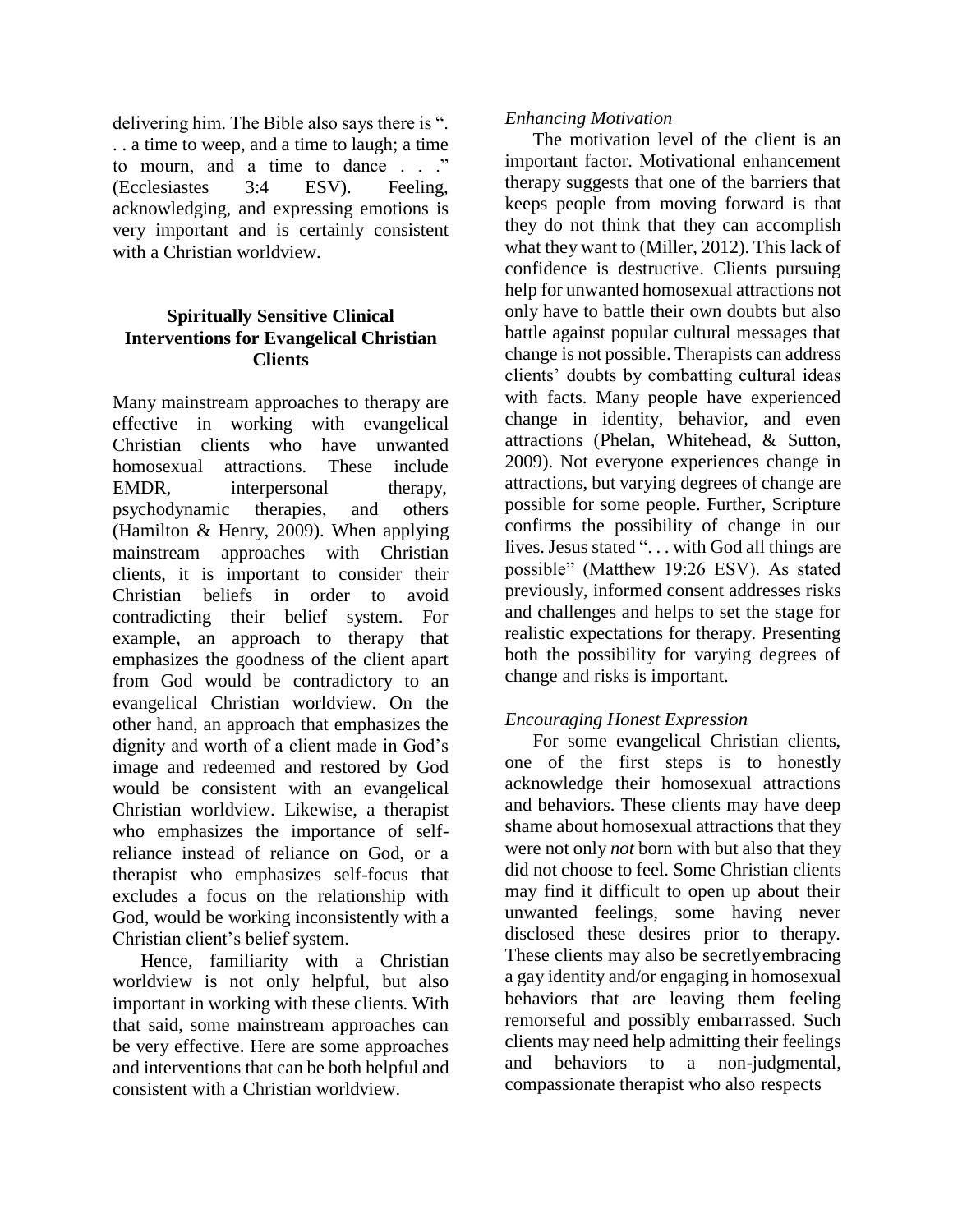the biblical conviction that leads the client to have regret. Most therapists are trained to be empathetic and compassionate and would never want to be judgmental or condemning towards a client. This non-judgmental, compassionate approach makes it easier for clients to open up about deeply embarrassing issues. While most therapists are naturally accepting and compassionate, at the same time, a therapist who condones homosexual behavior will be acting contradictory to an evangelical Christian client's worldview. Therefore, a therapist who works with these clients must be able to balance acceptance, empathy, and understanding with a recognition of the Christian client's worldview that homosexual behaviors are outside of God's plan. Giving clients the space to open up about their secret struggles and validating their perspective is very important. Openness and honesty are important initial steps. Honesty about feelings (which are not a sin) and also about behaviors (which are sinful) is consistent with an evangelical Christian worldview, in that the Bible says, "Behold, you delight in truth in the inward being. . ." (Psalm 51:6 ESV) and ". . . confess your sins to one another . . ." (James 5:16 ESV).

# *Addressing Root Causes*

Early childhood traumas, such as sexual abuse or points of emotional wounding, may be at the heart of some clients' same-sex attractions (Frisch & Hviid, 2006; Moberly, 1983/2006; Mustanski, Kuper, & Geene, 2014). Trauma is connected to survival, and the things learned in those circumstances can become hard-wired into the deepest part of a person's brain and soul. For clients whose same-sex attractions are rooted in trauma, trauma-based approaches such as EMDR (Shapiro, 2017) can be helpful, as can psychodynamic approaches. Short-term psychodynamic therapies are helpfulbecause they examine emotions and motivations.

Dealing with the roots of emotional issues in therapy is very important. Deep hurts should not be ignored or glossed over. Christians recognize God's loving concern for life's deepest hurts, and His ability to bring healing. The Bible declares, "He heals the brokenhearted and binds up their wounds" (Psalm 147:3 ESV). Christian clients realize that their therapists can be used by God to facilitate healing of old wounds.

# *Attending to Thoughts and Behaviors*

In addition to addressing root causes from the past, it is also beneficial to address present patterns of thinking and acting. Mainstream approaches that are used to treat any number of life-dominating issues can often be used with evangelical Christian clients who have unwanted homosexual attractions. Therapies like dialectical behavioral therapy (Linehan, 2014) can be helpful because they are skill-based and involve emotional regulation, distress tolerance, and emotional effectiveness.

Cognitive therapy can also be helpful (cf. Leahy, 2017). Thoughts are very powerful, but thoughts can also be inaccurate. Inaccurate thoughts can become deeply held false beliefs about oneself or others that impact a person in a profound way. Therefore, it is important to be able to identify false beliefs and replace those beliefs with the truth. It is not just a matter of trying to let go of false beliefs but of actually replacing them with truth. For the Evangelical Christian, the Bible reveals the idea of not just avoiding wrong acting or thinking but replacing it with right acting or thinking. For example, in the Garden of Eden, before telling Adam and Eve that they could not eat of the one certain tree, God first told them about all of the trees that they *were*  allowed to eat from. God did not leave them to simply focus on what they were not allowed to do; He gave them an abundance of options that were, in fact, permissible and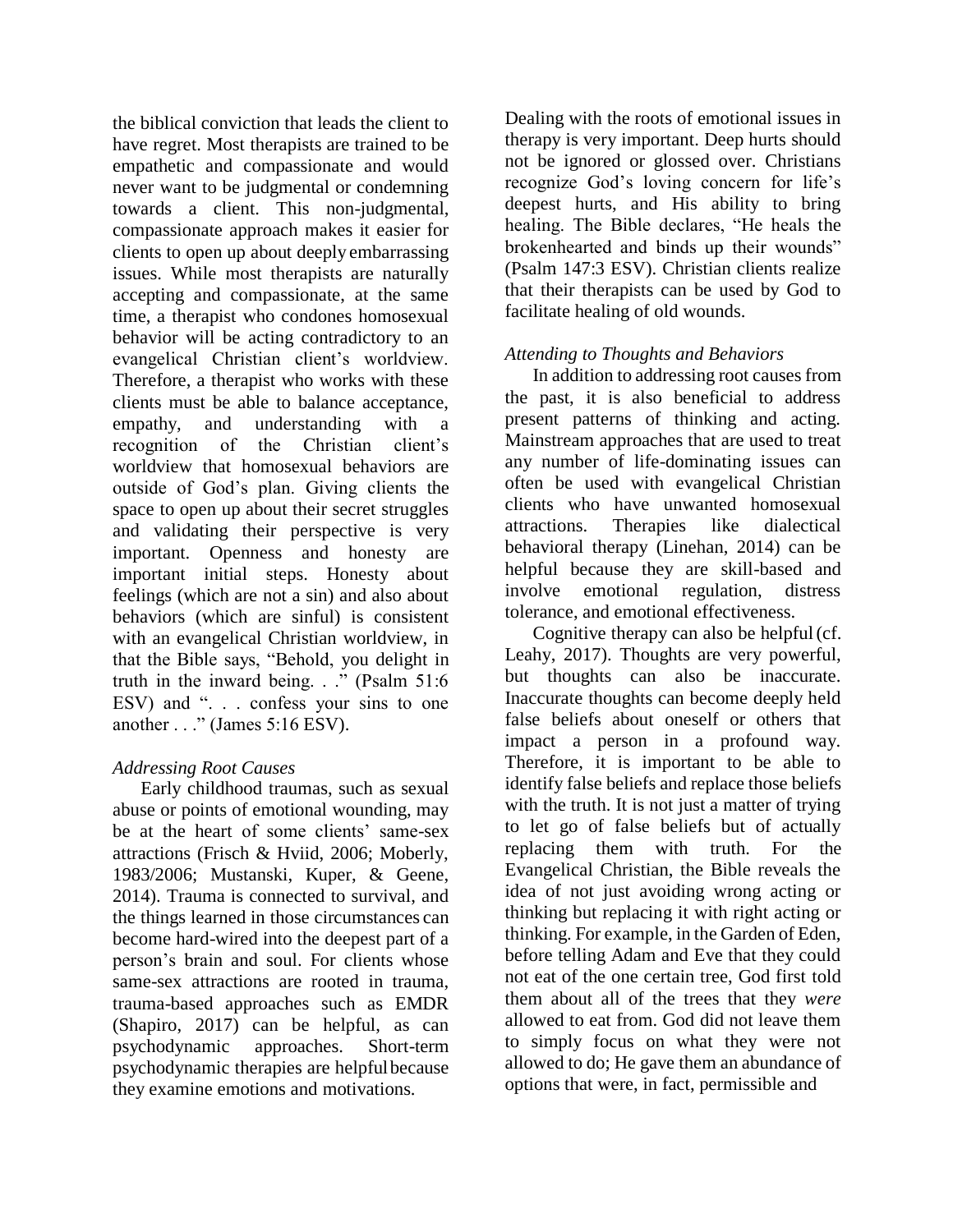wonderful (Genesis 2:16–17). Similarly, when Christian clients are seeking to decrease undesirable behaviors, it is helpful for them to focus on increasing behaviors that are desirable. Likewise, when these clients are seeking to decrease undesirable thoughts, it is helpful for them to increase thedesirable thoughts. Desirable thoughts are listed in Philippians 4:8: "Finally, brothers, whatever is true, whatever is honorable, whatever is just, whatever is pure, whatever is lovely, whatever is commendable, if there is any excellence, if there is anything worthy of praise, think about these things" (ESV).

Many Christian clients have wrong ideas about themselves that need to be addressed. For example, a client might believe that he is inadequate as a male. He may not have been affirmed by his father or may have even been belittled by his father. As a result, he believes that he is inadequate and has little value as a man. His early experiences have led him to draw wrong conclusions about himself. In addition to addressing the early wounding, the therapist can help him identify false beliefs in order to replace those with truth. The Bible is an excellent source of truth about human dignity and value. Whether a client feels unloved, unimportant, worthless, or inadequate, the Bible provides the truth to replace those false beliefs. According to the Bible, humans are greatly loved, of great value and worth, and precious to God (1 John 3:1; Matthew 10:29–31; Psalm 139). Helping evangelical clients to see themselves in an accurate light is very important.

#### *Improving Identity*

For Christian clients seeking help for unwanted homosexual attractions, identity is relevant in at least two ways. First, some view homosexuality as their primary identity. As stated earlier, evangelical Christians find their identity in Christ. Rather than having an identity that is based in sexual attractions, evangelical Christians believe they should

identify as men and women who are adopted into God's family and have become God's own children. Therapists can help such clients to remember this.

Second, some clients are insecure in their identity as a man or woman, an insecurity which may begin in childhood possibly due to early disidentification with members of the same sex (see Moberly, 1983/2006; Udry & Chantala 2005; Francis, 2008). In addition to addressing gender insecurity, it is beneficial to help clients to understand their own strengths and weaknesses. Various tools, such as the Meyers-Briggs, Enneagram, Strength Finder and a myriad of other personality tests can assist clients in discovering their personal talents, abilities, and strengths, as well as their weaknesses. According to the Bible, God has gifted people differently in order to fulfill different purposes (Romans 12:6–8; 1 Corinthians 12:4–31). When evangelical clients have a better understanding of themselves, they can begin to live in ways that are consistent with their strengths, talents, and abilities. For example, this type of insight can lead to changing careers, ending and beginning relationships, moving, pursuing further education, and so forth. When people grow in their understanding of who they are, their sense of confidence can begin to grow, and changes can even occur with regard to unwanted homosexuality. Dealing with root issues, resolving past traumas, changing behavioral responses, correcting faulty thinking, and discovering and living out who one truly is can be empowering and transformative.

# **Unique Aspects of Therapeutic Work with Evangelical Christian Clients**

Beyond therapeutic theories and clinical interventions are the personal experiences of individuals. Many Christian men and women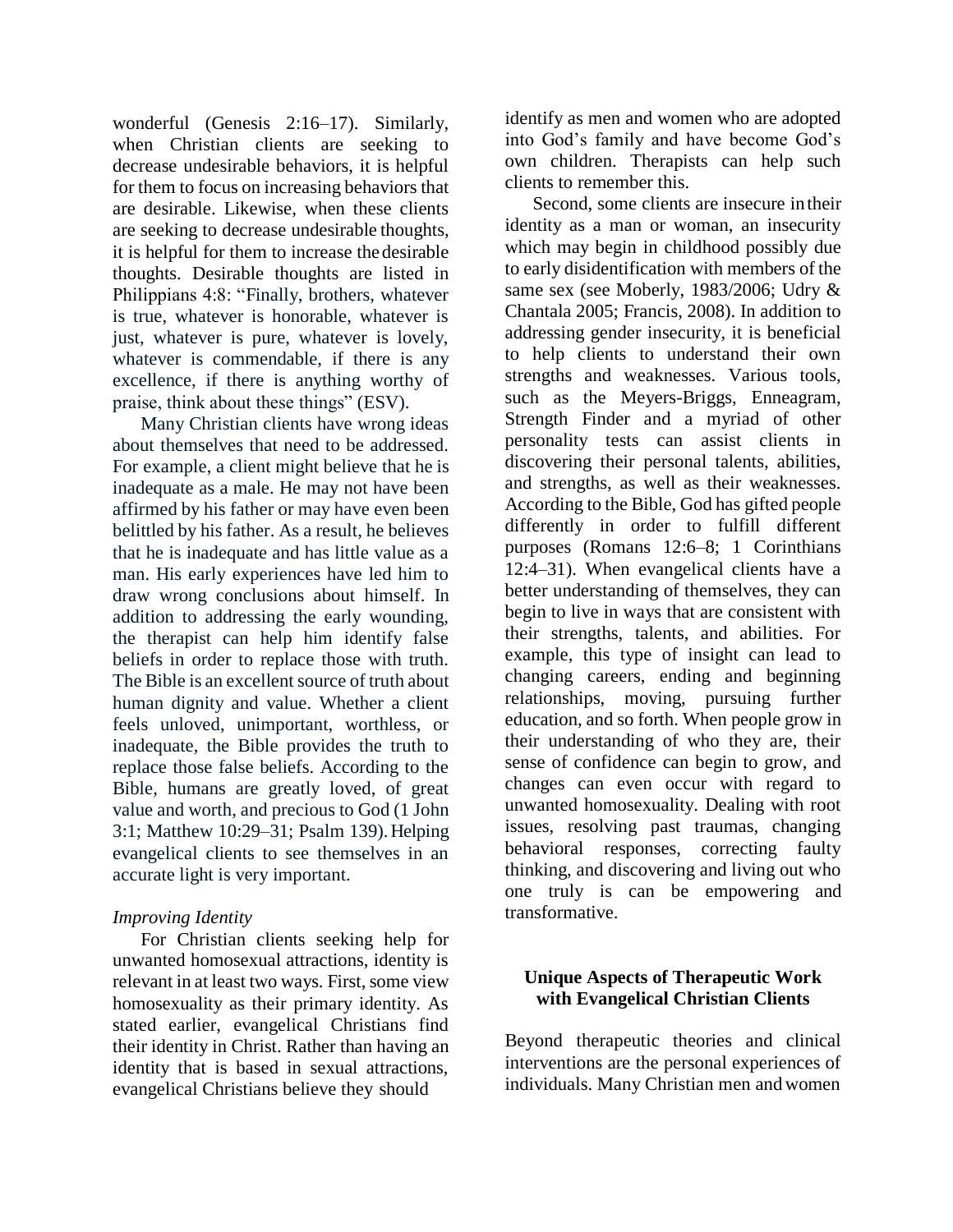have found ways of moving beyond their homosexual identities, behaviors, and attractions. Some have helped countless others find ways out of homosexuality. These Christian leaders from within the "ex-gay movement" have shared their insights on what was most helpful in their own journeys many years ago and how they have successfully helped others over the past twenty to forty-plus years (cf. Black, 2017). The firsthand experiences of these leaders provide great insight for therapists working with Christian clients who have unwanted homosexual attractions.

#### *Confession and Forgiveness*

Men and women who left homosexuality decades ago, and have since helped countless others, know what it takes to pursue change. One of the factors that many of them describe in Black's book is the power and importance of confession and forgiveness. Many ofthese men and women describe repentance as the first step in leaving homosexuality. For example, Frank Worthen, one of the founders of the ex-gay movement, who for over forty years helped people leave homosexuality, had this to say about repentance:

It is my belief that only with the power of God can real change be realized. The first message of Jesus was, "Repent!" This message has largely been set aside by the modern church and deemed unnecessary. Yet it remains the starting gate. Repentance as the starting gate is the call to turn away from all sexual sin and idolatry and turn to Christ in a loving relationship. I am speaking of a genuine repentance that produces a new life of heart-felt sorrow and consecration. Avoid this gate and there will be years of misery and a consistent pattern of up and down victory only to be followed by failure.

This causes many to give up and say, "God didn't work in my life." (Black, 2017, pp. 154–155)

Some people misunderstand the concept of repentance as indicating that God is mean and angry. However, just the opposite is true. According to the Bible, it is the kindness of God that leads us to repentance (Romans 2:4). In addition to personal repentance, forgiving others for the wrongs they have done is another important step forChristians. The Bible says that God forgives those who forgive others and does not forgive those who do not forgive others (Matthew 6:15).

# *Surrender to the Lord*

In addition to repentance, Worthen goes on to describe the power of "complete surrender to the lordship of Christ." He goes on to describe the importance of total dependency on the Lord, seeking His help and His will (Black, 2017, p. 155).Similarly, Anne Paulk, who left a life of lesbianism nearly thirty years ago and currently leads a national network of ministries, said:

. . . men and women who surrender these areas to the lordship of Jesus Christ tend to experience great mercy and kindness from God, who transforms them from wallowing wayfarers to disciples who know their God. . . . Standing without excuses before the cross humbles a person and births new identity as a son or daughter of God. From this place of very real tensile strength, men and women learn how to walk in ways that please their faithful Creator (1 Thess. 4). (Black, 2017, pp.167–168)

# *Focusing on the Cross*

Focusing on the cross of Christ isanother factor that leaders within the ex-gay movement agree is powerful. Andy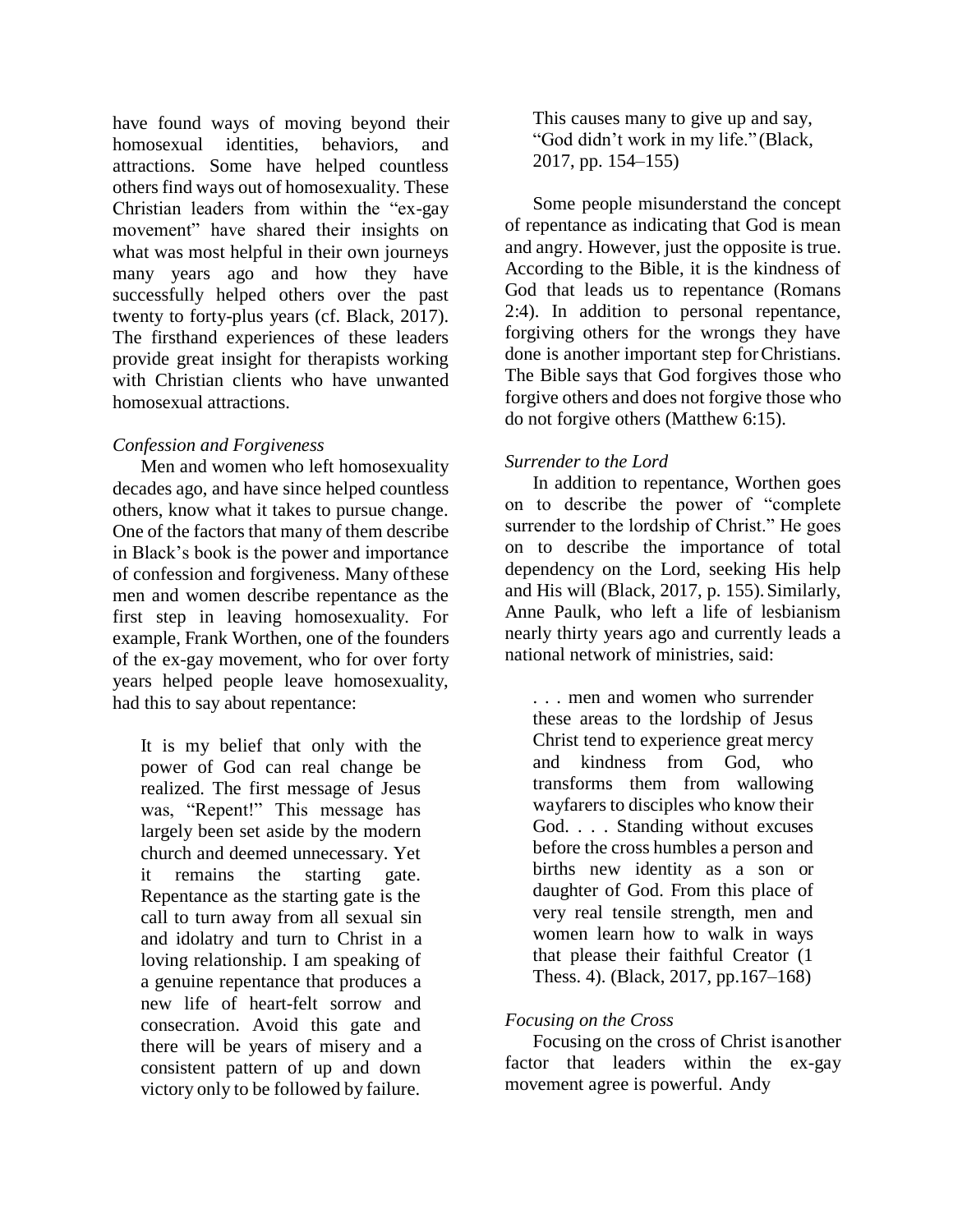Comiskey, who has been working with men and women for forty years described this focus on the cross as ". . . a Spirit-inspired revelation of the cross of Jesus Christ, an exhibition of God's radical self-giving. In love, He called me to follow Him with my own little cross" (Black, 2017, p. 159).Black described similar sentiments when he said, "Only through the meditation of the passion of Jesus Christ and believing upon the finished work of the cross of Christ can we ever hope to really be free!" (Black, 2017, p. 105).

# *Boundaries*

Others who have left homosexuality describe the importance of boundaries or protecting against the people, places, or things that would cause temptation. They recognize the power of old habits and the importance of guarding against that which might ultimately be destructive. Many of them describe giving up negative influences and moving on to build new friendships within loving church communities where they could grow and flourish.

# *Close Relationship with the Lord*

One thing that most of these experts have in common is their emphasis on a close personal relationship with the Lord. David Kyle Foster summed it up when he said, "A healed person has learned one thing so thoroughly that they operate in it without thinking: knowing why helps, but knowing Him heals and is what brings lasting freedom" (Black, 2017, p. 209). For each of the men and women who have moved past their homosexuality and gone on to help others as pastoral counselors or lay counselors, the common factor is the relationship they have with God.

Not all therapists feel equipped or comfortable addressing spiritual issues with clients. Yet, for evangelical Christian clients, their faith is often the motivation for seeking

change and also the greatest asset they have in the change process. Therapists who are not comfortable addressing spiritual issues can start by simply exploring the evangelical client's perspective on spiritual steps that might be helpful. Asking clients about their own beliefs does not require the therapist to be an expert in that particular belief system. The therapist merely adopts a stance of curiosity, asking the client about their beliefs and what steps the client thinks would be important according to his or her own belief system. This client-directed approach is an approach that therapists of any faith or no faith can take with evangelical Christian clients. In addition, therapists can refer these clients back to working with their pastor or leaders within their church to address issues of spiritual growth.

# **Referring or Consulting with Christian Clergy**

Therapists who are not equipped to address spiritual issues may consider consulting with their clients' pastor or referring such clients to talk further with their pastor or church leaders. In addition, therapists can ask about programs that are offered by the client's church. Many churches have small groups or Bible studies and even groups dedicated to specific topics, such as Living Waters,which addresses sexual and relational issues. Evangelical clients often find such resources within their own church to be an important supplement to the therapy process. Likewise, there are Christian ministries outside of the church that can be helpful as well. Ministries, such as those found within Restored Hope Network, offer conferences, teachings, support groups, discipleship, and mentoring. For years, such ministries have assisted men and women in leaving homosexuality and have made a significant difference in the lives of countless people. Therapists can point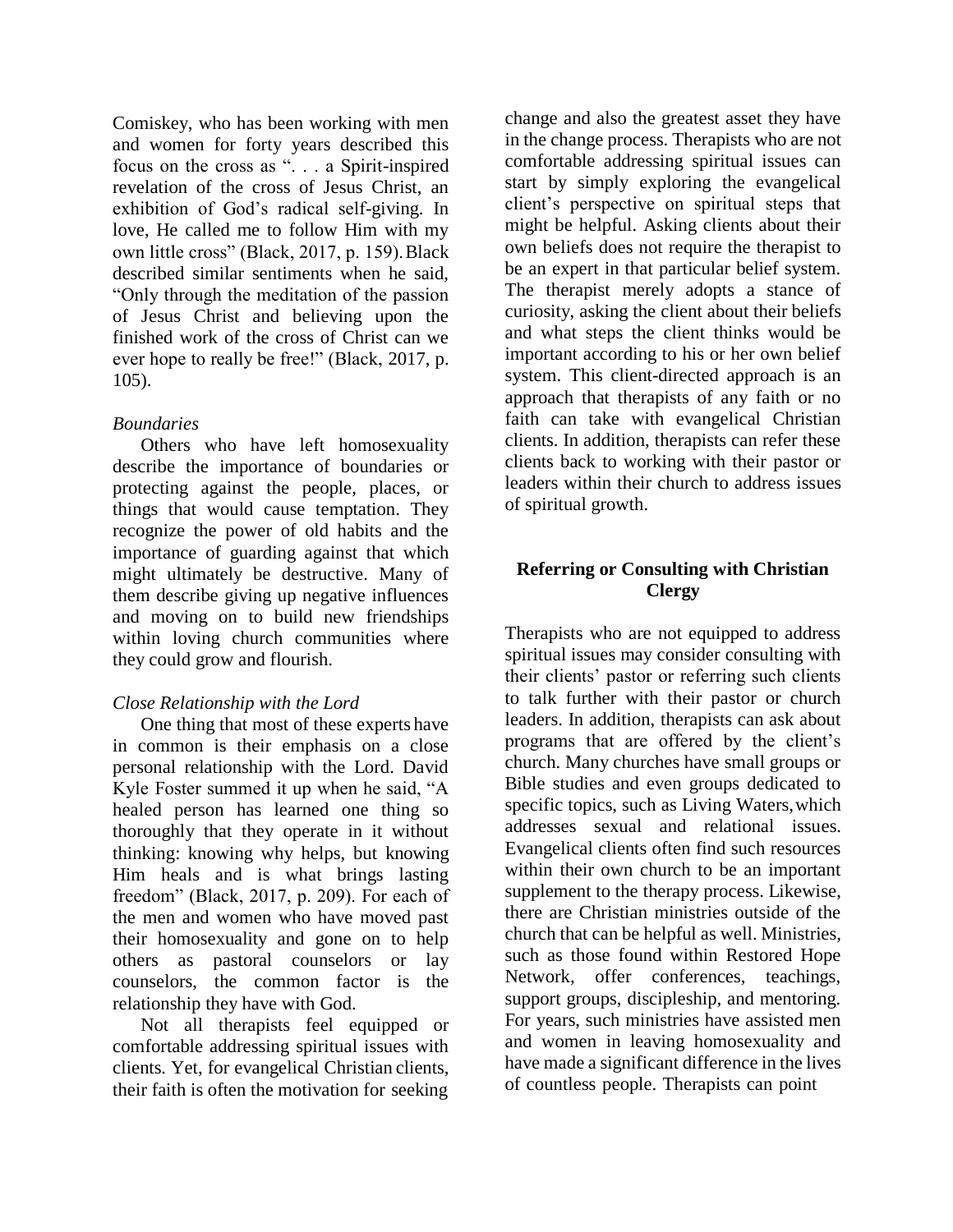clients towards those types of resources in order to aid in the change process.

#### **Conclusion**

Evangelical Christian clients are a delightful population to work with, as they have beliefs and resources that greatly contribute to the therapeutic process. Such clients with unwanted homosexual attractions are often highly motivated and willing to take the steps necessary to accomplish their goals. They recognize that God's plan for their lives is better than their own, and they seek to align themselves with His plan. They find deep fulfillment in living for God. When therapists recognize the importance of a Christian worldview and allow their Christian clients to bring their Christianity into the therapy process, the therapeutic process is greatly enhanced.

#### **References**

- Black, S. H. (2017). *Freedom Realized: Finding Freedom from Homosexuality and Living a Life Free from Labels.* Enumclaw, WA: Redemption Press.
- Duncan, B. L., Miller, S. D., Sparks, J. A. (2004). *The Heroic Client: A Revolutionary Way to Improve Effectiveness Through Client-Directed, Outcome-Informed Therapy.* San Francisco: Jossey-Bass.
- Francis, A. M. (2008). Family and sexual orientation: The family-demographic correlates of homosexuality in men and women. *Journal of Sex Research*, *45*(4), 371–377.
- Frisch, M. and Hviid, A. (2006). Childhood family correlates of heterosexual and homosexual marriages: A national cohort study of two million Danes.

*Archives of Sexual Behavior*, 35:533– 547.

- Hamilton, J. H. & Henry, P. J. (2009). *Handbook of Therapy for Unwanted Homosexual Attractions: A Guide to Treatment.* Orlando, FL: Xulon Press.
- Harren, J. C. (1999). *Religious Faith as an Asset During Times of Crisis: A Qualitative Study*. (Unpublished Doctoral Dissertation). Nova Southeastern University, Fort Lauderdale, Florida.
- Leahy, R. (2017). *Cognitive Therapy Techniques, Second Edition*: *A Practitioner's Guide.* NY: Guilford Press.
- Linehan, M. (2014). *DBT Skills Training Manual.* NY: Guilford Press.
- Miller, W. (2012). *Motivational Interviewing: Helping People Change, Third Edition*. NY: Guilford Press.
- Moberly, E. R. (2006). *Homosexuality: A New Christian Ethic.* Cambridge: Lutterworth Press. (Original work published 1983).
- Mustanski, B., Kuper, L., and Geene, G. (2014). Development of sexual orientation and identity. In Tolman, D., & Diamond, L., Co-Editors-in-Chief, *APA Handbook of Sexuality and Psychology*, Washington D.C.: American Psychological Association, 1:609.
- National Association of Evangelicals. (n.d.). What is an Evangelical? Retrieved June 24, 2019, from https:/[/www.nae.net/what-is-an](http://www.nae.net/what-is-an-)evangelical/
- Phelan, J. E., Whitehead, N. & Sutton, P. M. (2009). What research shows: NARTH's response to the APA claims on homosexuality *Journal of Human Sexuality*, *1*, 1–94.
- Shapiro, F. (2017). *Eye Movement Desensitization and Reprocessing (EMDR) Therapy, Third Edition: Basic*